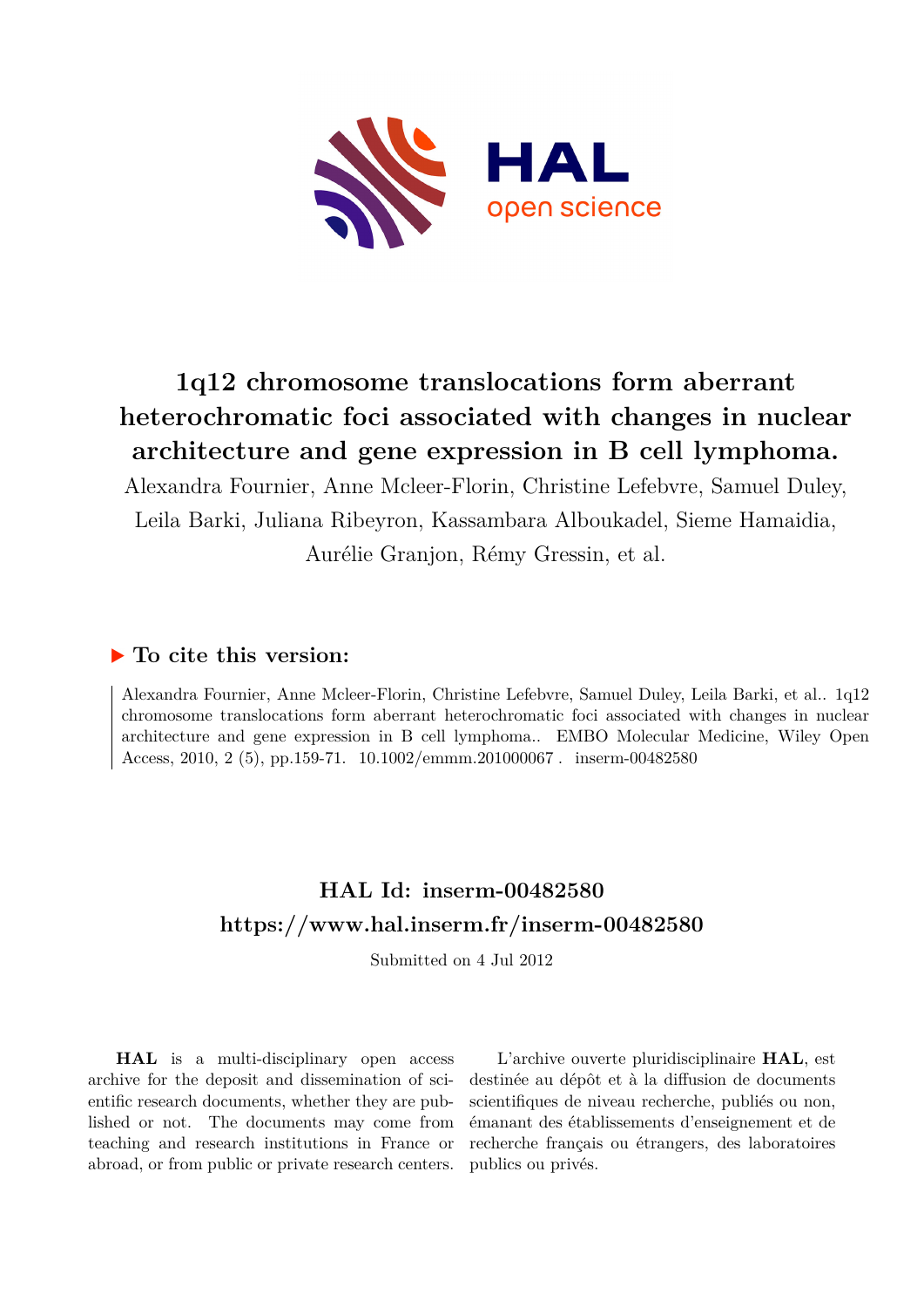# 1q12 chromosome translocations form aberrant heterochromatic foci associated with changes in nuclear architecture and gene expression in B cell lymphoma

Alexandra Fournier<sup>1,2,†</sup>, Anne McLeer-Florin<sup>1,2,3,†</sup>, Christine Lefebure<sup>1,2,3</sup>, Samuel Duley<sup>1,2</sup> , Leila Barki<sup>1,2</sup>, Juliana Ribeyron<sup>1,2</sup>, Alboukadel Kassambara<sup>1,2</sup>, Sieme Hamaidia<sup>1,2</sup>, Aurélie Granjon<sup>1,2</sup>, , Rémy Gressin<sup>1,2,4</sup>, Alicia Lajmanovich<sup>1,2,5</sup>, Thierry Bonnefoix<sup>1,2,5</sup>, Stéphanie Chauvelier<sup>1,2</sup> , Alexandra Debernardi<sup>1,2</sup>, Sophie Rousseaux<sup>1,2</sup>, Florence de Fraipont<sup>1,2,6</sup>, Martin Figeac<sup>7</sup>, , Jean-Pierre Kerckaert<sup>8</sup>, John De Vos<sup>9</sup>, Yves Usson<sup>10</sup>, Katia Delaval<sup>11</sup>, Alexei Grichine<sup>1,2</sup> , Claire Vourc'h<sup>1,2</sup>, Saadi Khochbin<sup>1,2</sup>, Robert Feil<sup>11</sup>, Dominique Leroux<sup>1,2,3</sup>, Mary B. Callanan<sup>1,2,3</sup>\*

Keywords: B cell lymphoma; GMCL1; heterochromatic foci; nuclear architecture; 1q12 pericentric heterochromatin

DOI 10.1002/emmm.201000067

Received September 18, 2009 Revised February 19, 2010 Accepted February 24, 2010

See related article by Dias-Santagata D et al DOI 10.1002/emmm.201000070.

Epigenetic perturbations are increasingly described in cancer cells where they are thought to contribute to deregulated gene expression and genome instability. Here, we report the first evidence that a distinct category of chromosomal translocations observed in human tumours—those targeting 1q12 satellite DNA—can directly mediate such perturbations by promoting the formation of aberrant heterochromatic foci (aHCF). By detailed investigations of a 1q12 translocation to chromosome 2p, in a case of human B cell lymphoma, aberrant aHCF were shown to be localized to the nuclear periphery and to arise as a consequence of long range 'pairing' between the translocated 1q12 and chromosome 2 centromeric regions. Remarkably, adjacent 2p sequences showed increased levels of repressive histone modifications, including H4K20me3 and H3K9me3, and were bound by HP1. aHCF were associated to aberrant spatial localization and deregulated expression of a novel 2p gene (GMCL1) that was found to have prognostic impact in diffuse large B cell lymphoma. Thus constitutive heterochromatin rearrangements can contribute to tumourigenesis by perturbing gene expression via long range epigenetic mechanisms.

- (2) Université Joseph Fourier-Grenoble I, Institut Albert Bonniot, UMR-S823, Grenoble, France.
- (3) Onco-Hematology Genetics Unit, Plateforme Hospitalière de Génétique Moléculaire des Tumeurs, Department of Hematology, Onco-Genetics and Immunology, Pôle de Biologie, CHU de Grenoble, France.
- (4) Pôle de Cancérologie et d'Hématologie, CHU de Grenoble, Grenoble, France.
- (5) Pôle Recherche, CHU de Grenoble, Grenoble, France.
- (6) UF Cancérologie Biologique et Biothérapies, Pôle de Biologie, CHU Grenoble, Grenoble, France.
- (7) Université Lille Nord de France, UDSL, Plate-Forme de Génomique IFR-114, IRCL, Lille, France.
- (8) INSERM U837, UDSL, IFR-114 and IRCL, Lille, France.
- (9) INSERM U847, Montpellier, France.
- (10) Laboratoire TIMC, Equipe RFMQ, CNRS UMR 5525, La Tronche, France. (11) Institute of Molecular Genetics, CNRS UMR-5535, University of
- Montpellier II, Montpellier, France. \*Corresponding author: Team 'Oncogenic Pathways in the Haematological Malignancies' Institut National de la Santé et de la Recherche Médicale (INSERM), Université Joseph Fourier Research Centre, U823, Institut Albert Bonniot, Grenoble F-38706, France. Tel: +33-476549584;
- Fax: +33-4765499425; E-mail: mary.callanan@ujf-grenoble.fr tContributed equally to this work.

<sup>(1)</sup> INSERM U823, Institut Albert Bonniot, Grenoble, France.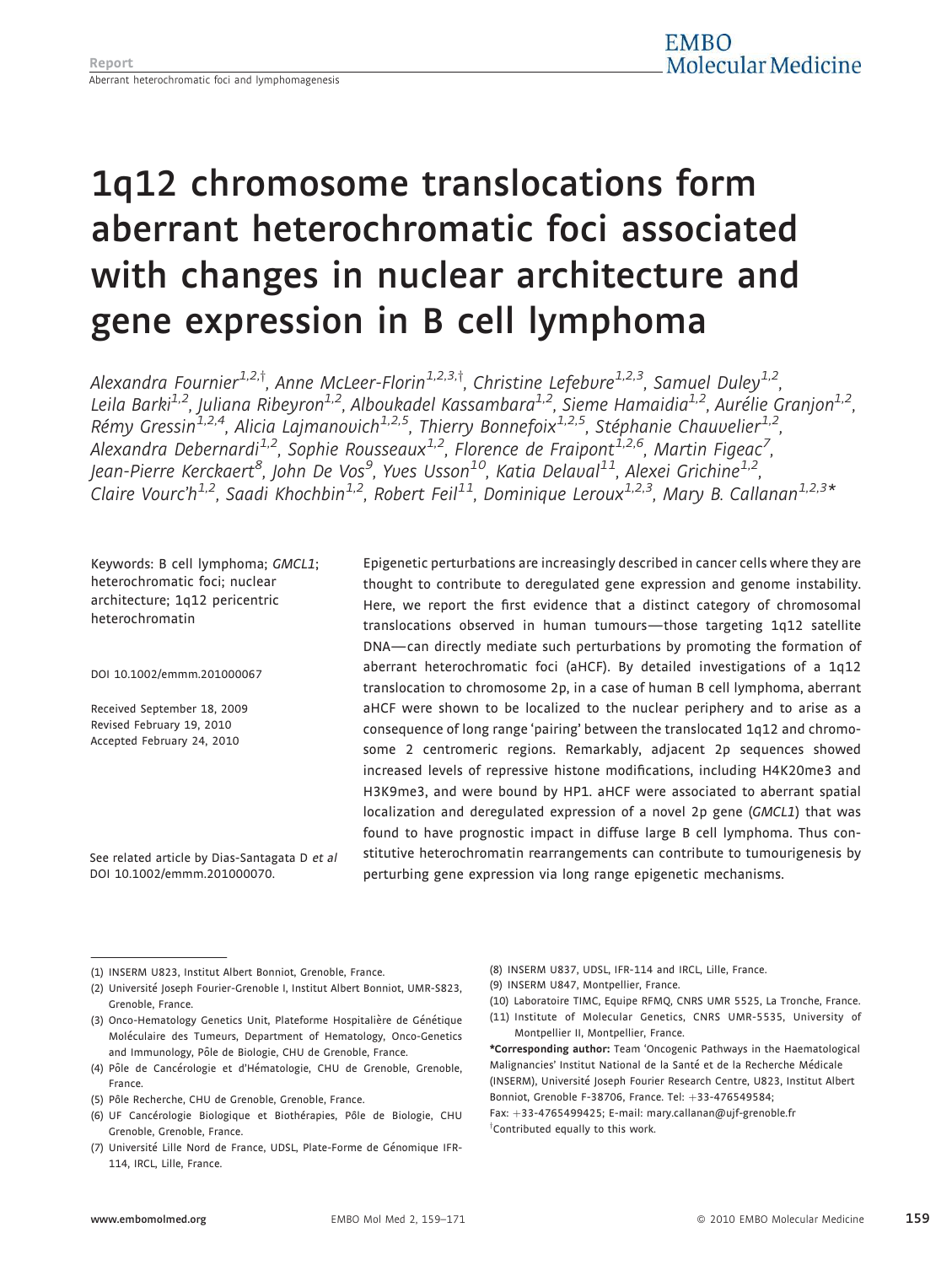# INTRODUCTION

Cancer initiation and progression are increasingly recognized as multistep processes that involve the acquisition of both genetic and epigenetic perturbations (Feinberg et al, 2006). In particular, genetic aberrations such as chromosomal translocations encoding oncogenic fusion genes have been intensely studied and have led to groundbreaking advances in the identification of novel oncogenic signalling pathways and therapeutic targets, as well as serving as important cancer biomarkers (Rabbitts, 2009). In addition, we and others have described a novel category of chromosomal aberration that involves constitutive heterochromatin derived from human chromosome 1 (cytogenetic band 1q12; Busson-Le Coniat et al, 1999; Itoyama et al, 2002; Le Baccon et al, 2001). These rearrangements are particularly frequent in haematopoietic and

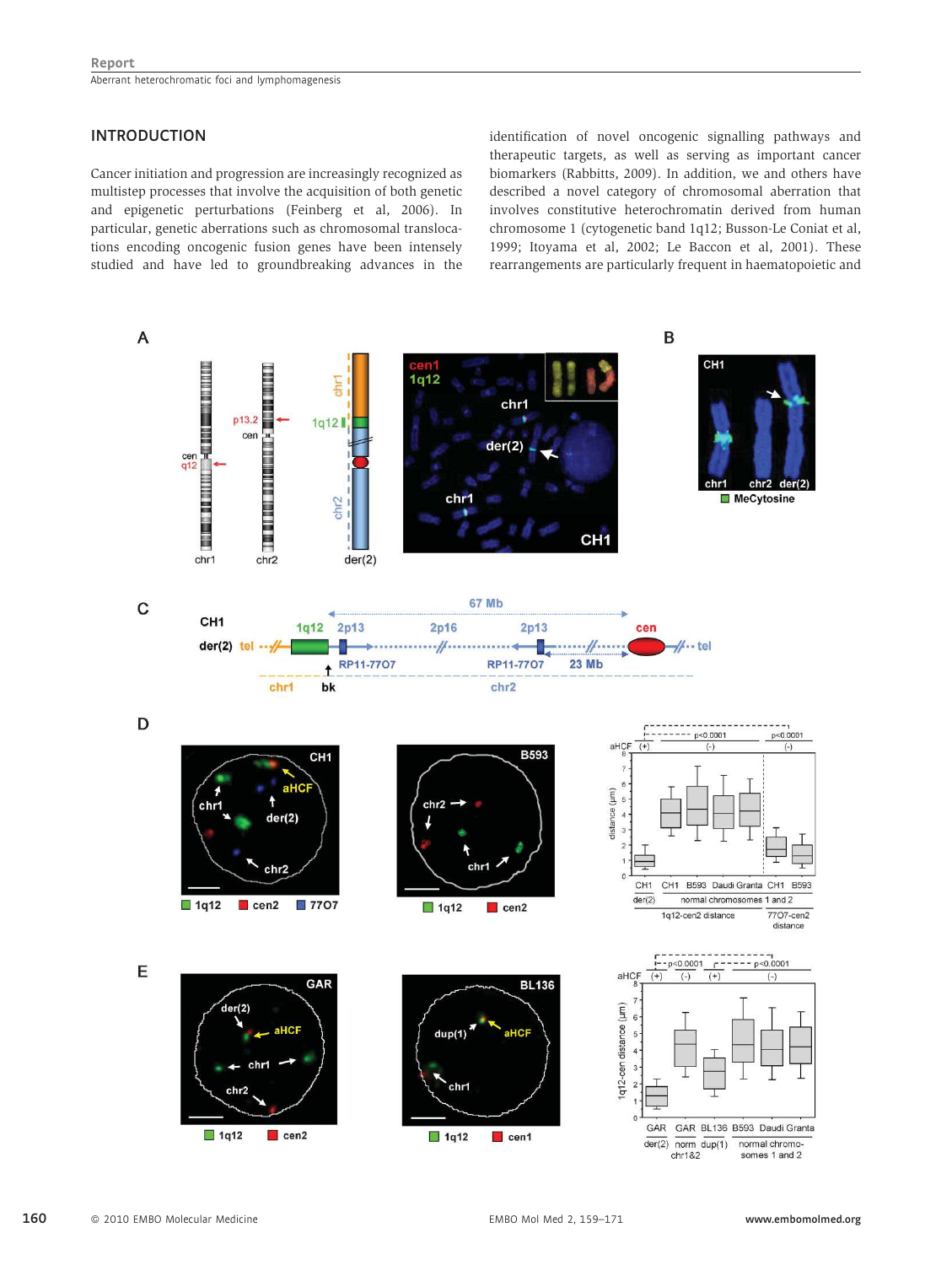solid tumours thereby arguing in favour of a role for constitutive heterochromatin-linked oncogenic mechanisms in these disorders (Fournier et al, 2007). Although an attractive hypothesis no study to date has addressed this question.

Constitutive heterochromatin is a specialized compartment within chromatin that is found primarily at centromeres, telomeres and the pericentric regions of certain chromosomes. It is composed of gene-poor, repetitive DNA sequence (alpha satellite, satellite II and III) that shows distinct epigenetic features, i.e. late-replication, high levels of DNA methylation and 'repressive' histone modifications such as histone H4 lysine 20 (H4K20me3) and histone H3 lysine 9 (H3K9me3) trimethylation that mediate heterochromatin formation and recruitment of maintenance proteins such as HP1 (Grewal & Jia, 2007). Evidence also exists for an RNA component in heterochromatin formation (Bernstein and Allis, 2005; Grewal & Jia, 2007).

Apart from its role in the control of genomic stability, constitutive heterochromatin influences the regulation of gene expression in numerous species through a mechanism known as 'position effect'. This phenomenon results from a little-understood process of heterochromatin 'cis' or 'trans' spreading into adjacent euchromatin and which induces gene repression (Grewal & Jia, 2007). This mechanism also appears to operate in mammalian cells. For example, during lymphoid development, stable transcriptional repression of certain lymphoidspecific genes is tightly correlated to their association with constitutive heterochromatin and acquisition of repressive histone modifications (Brown et al, 1997, 1999; Grogan et al, 2001; Su et al, 2004). It is also emerging that spatial positioning of genes with respect to constitutive heterochromatin and to the

nuclear periphery constitutes additional complex epigenetic mechanisms that contribute to 'positional' gene regulation during development and cellular differentiation (Finlan et al, 2008; Kumaran & Spector, 2008; Reddy et al, 2008). Whether such processes are deregulated in human tumours has not been investigated in any detail.

No study has investigated the potential pathological consequences of the presence of altered 1q12 constitutive heterochromatin on gene expression and on chromatin organization in either haematological or solid tumours. In this context, we set out to perform the first detailed genetic and epigenetic characterization of 1q12 rearrangements in a human tumour by using B cell lymphoma as a study model.

# RESULTS AND DISCUSSION

# Translocations targeting 1q12 satellite DNA provoke long-range intrachromosomal interactions that lead to the formation of aberrant heterochromatic foci (aHCF) in human B-cell lymphoma

As a first step towards investigating the genetic and epigenetic consequences of constitutive 1q12 heterochromatin rearrangements in lymphoid malignancies, we selected as a model system, a human B lymphoma line, CH1, that harbours a novel  $t(1;2)(q12;p13)$  translocation (Barki-Celli et al, 2005). This unbalanced translocation involves juxtapositioning of a large block of 1q12 satellite II-rich sequence to the chromosome 2p arm (Fig 1A, arrow and Fig S1 of the Supporting Information). In keeping with reported cytogenetic observations of similar

#### Figure 1. Formation of aHCF in lymphoma B cells presenting rearrangements that target 1q12 constitutive heterochromatin.

- (A) Dual colour FISH showing the t(1;2) translocation in CH1 cells. Three 1q12 FISH signals (green) are visible, one of which is translocated to the short arm of the der(2) chromosome (white arrow). Red FISH signals correspond to chromosome 1 centromeres. Upper right inset shows M-FISH on normal chromosomes 1 (yellow) and 2 (pink) and on the der(2) chromosome (yellow and pink). Cartoons indicating t(1;2) breakpoints on chromosomes 1 and 2 (red arrows), as well as the der(2) chromosome (left panel).
- (B) Immunodetection of methylated DNA on mitotic chromosomes by an anti-MethylCytosine antibody, in CH1 cells. Note intense labelling at the juxtacentromeric 1q12 band on normal chromosome 1 and at the 1q12/2p breakpoint region on the der(2) chromosome (white arrow).
- (C) Physical map of the der(2) breakpoint region showing the orientation of the duplicated 2p region with respect to the 1q12/2p breakpoint (black arrow). The 1q12 proximal 2p region is in the reverse order, compared to the germline region on the same chromosome, as indicated on the map (facing horizontal thick blue arrows). Regions analysed by FISH (1q12 heterochromatin, chromosome 2 centromere and RP11-77O7 (2p BAC) are indicated on the map. The t(1;2) breakpoint (bk) is indicated by a black arrow.
- (D) 3D FISH with 1q12 (green), chromosome 2 centromere (red) and RP11-77O7 2p BAC (blue)-specific probes, detects formation of an aberrant constitutive heterochromatic structure ('aHCF', yellow arrow) in CH1 lymphoma B cells (left panel) but not in control lymphoma B cells without 1q12 anomalies (right panel, and Fig S2B of the Supporting Information). The images were obtained by the maximum z-projection of red and green stacks after deconvolution. DAPI staining was outlined in the equatorial plane of the nucleus. Box-plots (far right panel) showing nuclear distance distributions (in  $\mu$ m) between 1q12 and chromosome 2 centromere regions on the der(2) chromosome (on which they are separated by 67 Mb) and on the normal chromosomes 1 and 2, in lymphoma B cells presenting aHCF (CH1) compared to control lymphoma B cells (B593, Daudi, Granta 519) (no heterochromatic foci, 2 normal copies of chromosome 2), and compared to nuclear distance distributions (in  $\mu$ m) between RP11-77O7 2p BAC and chromosome 2 centromere (separated by 23 Mb), in CH1 and B593 cells; Kolmogorov–Smirnov test, p < 0.0001.
- (E) 3D FISH with 1q12 (green) and chromosome 2 (GAR, left panel) or 1 (BL136, middle panel) centromere-specific probes (red), detects formation of aHCF (yellow arrow) in GAR primary lymphoma B cells and in the Burkitt lymphoma cell line BL136 (left and middle panels, respectively). The image was obtained as described in (D). Box-plots (far right panel) showing nuclear distance distributions (in  $\mu$ m) between 1q12 and chromosome 2 or 1 centromere regions on the der(2) or dup(1) chromosomes and on the normal chromosomes 1 and 2, in lymphoma B cells presenting aHCF (GAR, BL136) compared to B593, Daudi and Granta lymphoma B cells (no heterochromatic foci, 2 normal copies of chromosome 2), as indicated; Kolmogorov–Smirnov test,  $p < 0.0001$ . The number of nuclei analysed for distances measurements was 63 in CH1, 57 in GAR, 63 in BL136, 89 in B593, 101 in Daudi and 85 in Granta; 62 (RP11-7707) in CH1 and 69 (RP11-7707) in B593. der(2), derivative of chromosome 2; dup(1), duplicated chromosome 1; aHCF, aberrant heterochromatic foci. Scale bar: 2 µm.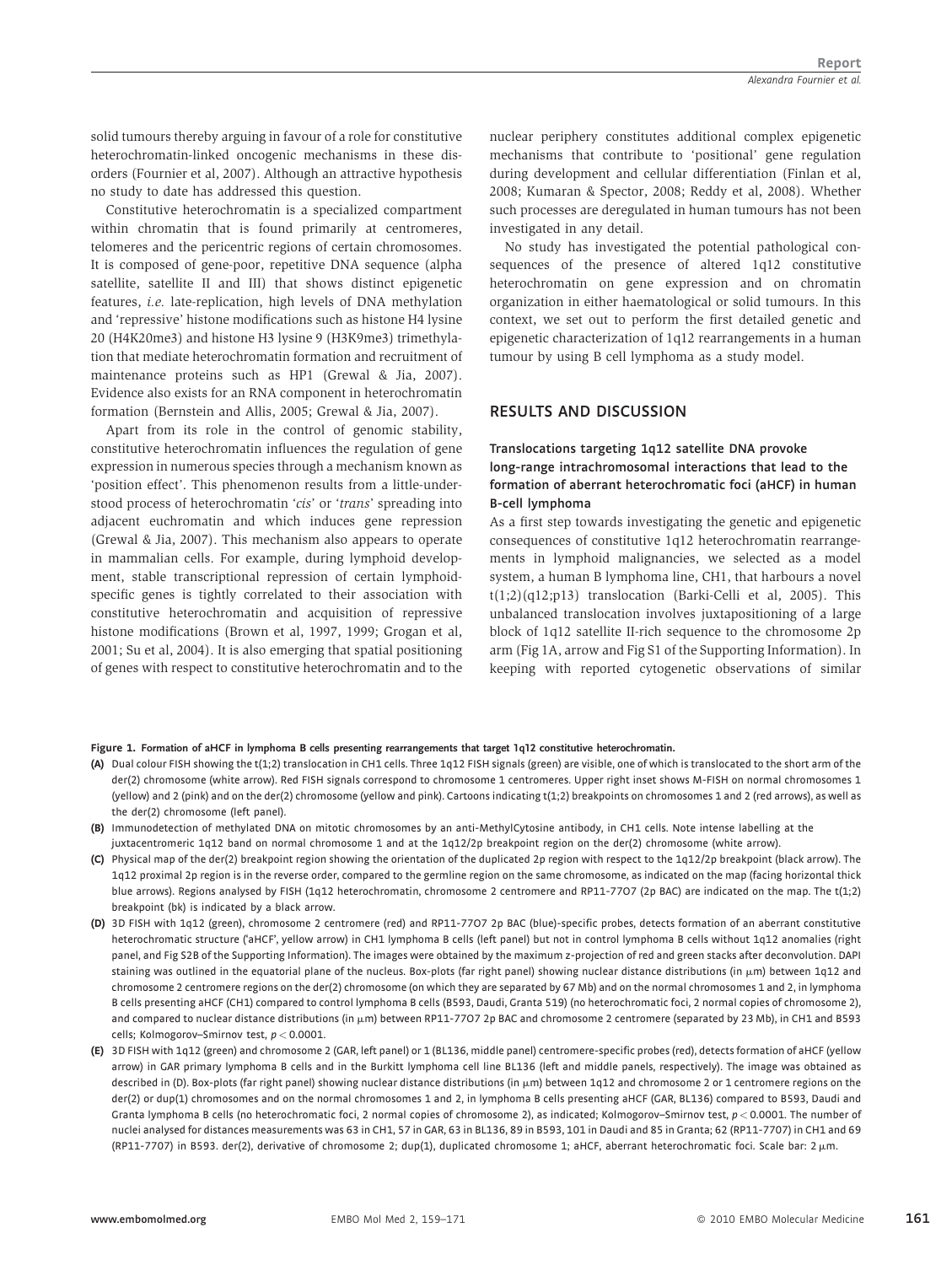rearrangements in other tumours (Fournier et al, 2007) #2330), karyotyping (not shown) and FISH, in our lymphoma case, showed that the translocated 1q12 region remained cytologically condensed (Fig 1A, right panel), thus suggesting that it maintained a heterochromatic conformation. In agreement with this, immunofluorescence detection of methylated DNA on mitotic chromosomes revealed dense methylation on the normal and the translocated 1q12 region but not on the normal chromosome 2 (Fig 1B). Furthermore, immuno-FISH revealed clear co-localization of 1q12 FISH signals—including the translocated 1q12 region—with heterochromatin foci enriched in H3K9me3 (Fig S2A of the Supporting Information). This confirmed that translocated 1q12 retained epigenetic hallmarks of constitutive heterochromatin.

The 1q12/2p junction in CH1 cells was then mapped by high resolution array-CGH and FISH (Fig 1C and Fig S1 of the Supporting Information). This pinpointed the 1q12/2p breakpoint to chromosome band 2p13 in addition to identifying a 33.5 Mb 'mirror image' duplication, at 2p13, on the der(2) chromosome (Fig 1C and Fig S1 of the Supporting Information). This genetic complexity was not entirely unexpected, since duplication events are quite frequent at the acceptor sites for 1q12 heterochromatin translocations in lymphoma and myeloma (Sawyer et al, 1998, 2005).

The spatial proximity and nuclear organization of the 1q12 and centromere 2 constitutive heterochromatin domains were then examined by FISH in 3D-preserved, CH1 lymphoma B cell nuclei, compared to control lymphoma B cells that do not present 1q12 anomalies (Fig 1D). The 1q12 and chromosome 2 centromeric regions, on the der(2) in CH1 cells are separated by 67 Mb in linear genomic terms (Fig 1C) and thus FISH signals were expected to be well resolved in CH1 interphase nuclei. Quite strikingly, the opposite was the case; the 1q12 and centromere 2 FISH signals on the der(2) chromosome appeared to be fused and to form abnormal heterochromatic structures that we have termed aberrant heterochromatic foci ('aHCF') (Fig 1D). Detailed distance measurements in these cells further confirmed these findings; the 1q12 and centromere 2 interprobe FISH distances on the der(2) in CH1 nuclei were significantly shorter than expected when compared to interprobe distances measured at a control 2p region [flanked by the BAC probe, RP11-77O7, (blue signals) and the chromosome 2 centromere (red signals); 23Mb, Fig 1C and D], in either CH1 or B593 lymphoma B cells (Fig 1D, far right panel, Kolmogorov–Smirnov test,  $p < 0.0001$ , and Table S1 of the Supporting Information). Importantly, fusion of 1q12 and centromere 2 heterochromatic regions was not observed in control lymphoma B cells, without 1q12 anomalies (Fig 1D middle and far right panels and Fig S2B of the Supporting Information; B593, Daudi and Granta 519 lymphoma B cells). Taken together, this was the first indication that 1q12 heterochromatin rearrangements are associated to long-range intrachromosomal interactions that drive the formation of aHCF structures in lymphoma B cells (Fig 1D, Fig S3 of the Supporting Information). Furthermore, aHCF in CH1 lymphoma B cells were observed in unsynchronized cells and were found to be stably propagated over cell division suggesting that these structures are maintained during a considerable part of interphase and that they are reassembled after cell division.

We next assessed whether the formation of such aHCF might be a recurrent feature of 1q12 rearrangements in tumour B cells. Remarkably, aHCF were observed in two additional cases of B-cell lymphoma presenting 1q12 anomalies; primary lymphoma B-cells (GAR) from a diffuse large B cell lymphoma patient that presented a  $der(2)t(1;2)(q12;q37)$  and in the Burkitt lymphoma cell line, BL136, that showed a dup(1)(q12;q42) (Barki-Celli, 2005, #2031) (Fig 1E, left and middle panels, respectively). In both cases, distance measurements between 1q12 (green) and chromosome 1 (BL136) or 2 (GAR) centromere (red) FISH signals again revealed dramatically increased spatial proximity of these two heterochromatic domains (Fig 1E, far right panel; Kolmogorov–Smirnov test,  $p < 0.0001$ ). These heterochromatic structures are striking and have not been previously reported for any chromosomal rearrangement in a human tumour. Taken together, this is strong evidence that 1q12 pericentric heterochromatin rearrangements constitute a new class of chromosomal aberrations that perturb nuclear architecture through long range intrachromosomal interactions and the formation of aHCF.

# Aberrant heterochromatic foci are associated to variable enrichment of adjacent 2p sequences in H4K20me3, H3K9me3 and HP1

We next investigated the potential consequences of the presence of aHCF on chromatin organization and function in lymphoma B cells. For this, we took advantage of the CH1 lymphoma B cells to perform detailed ChIP to 'repressive' heterochromatin marks (H4K20me3, H3K9me3 and HP1  $\alpha$ ,  $\beta$  and  $\gamma$ ) on 2p sequences that were brought into close physical or spatial proximity to aberrant heterochromatin foci. High resolution array-CGH and FISH-based mapping of the 1q12/2p breakpoint region had localized the 1q12/2p breakpoint within intron 6 of the EXOC6B gene (coordinate 72,760,219 in chromosome band 2p13, Fig 2A and Fig S1 of the Supporting Information). Thus, in genetic terms, the t(1;2) observed in CH1 cells resulted in juxtapositioning of intron 6, of a duplicated copy of the EXOC6B gene, in the reverse orientation, to 1q12 constitutive heterochromatin (Fig 2A). Site-specific, quantitative ChIP analyses to the aforementioned heterochromatin 'marks' were performed at the 3' region of the EXOC6B gene, the proximal promoter regions and exons 1 and 2, of the CYP26B1 and ZNF638 genes, respectively, and two intergenic sequences (ig1 and ig2, both localized between CYP26B1 and ZNF638) (Fig 2A). ChiP which was carried out on native (histone modifications) or fixed chromatin (HP1) was also performed to satellite II repeats (enriched at 1q12) and GAPDH, as a control euchromatic region (Fig 2B and C) (primer details, Table SIII of the Supporting Information).

Q-ChIP in the lymphoma B cells showing aberrant heterochromatin foci (CH1), compared to control cells (B593), revealed increased precipitation of H3K9me3 and/or H4K20me3 over all 2p sequences tested, although precipitation levels were seen to be variable (Fig 2B). This is in agreement with findings in two classical heterochromatin 'spreading' models (Drosophila white locus and X-autosome translocations) which indicate that de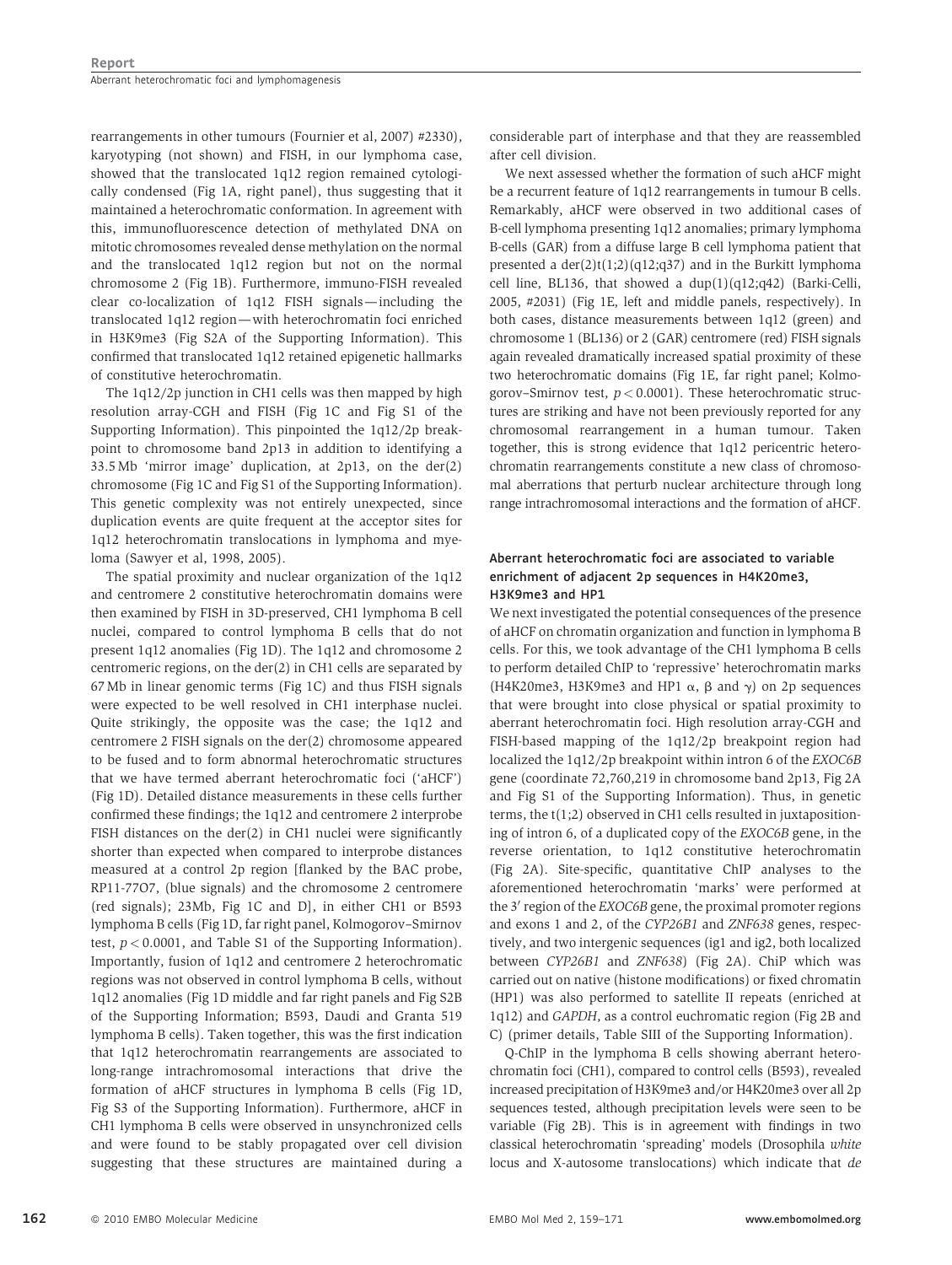

#### Figure 2. Long range enrichment in repressive heterochromatin 'marks' at 2p sequences in close physical or spatial proximity to aberrant 1q12/ chromosome 2 heterochromatic foci.

- (A) Physical map of the der(2) breakpoint region (top panel as in Fig 1C), showing the genomic positions of 2p genes with respect to the 1q12/2p breakpoint (black arrow top panel; bottom panel, set to 0.0 Mb), in a 5 Mb region. Regions analysed by ChIP in (B) and (C) are indicated underneath the map (horizontal red bars). (B) ChIP for histone modifications, as indicated, followed by Q-PCR analysis for enrichment levels, at the indicated 2p regions. Location of 2p sequences analysed by ChIP are indicated by a red bar on the gene maps shown above the respective ChIP panels. Primer pairs are numbered (Table SIII of the Supporting
- Information). (C) HP1 Q-ChIP on fixed chromatin at selected sites from (B). HP1 isoforms studied are indicated on the left of the Q-ChIP histograms. ChIP analysis show HP1 $\alpha$
- and/or HP1<sub>Y</sub> enrichment at most of the selected sequences analysed. The curves show the mean of at least two independent experiments with error bars indicating the standard deviation. bk, breakpoint.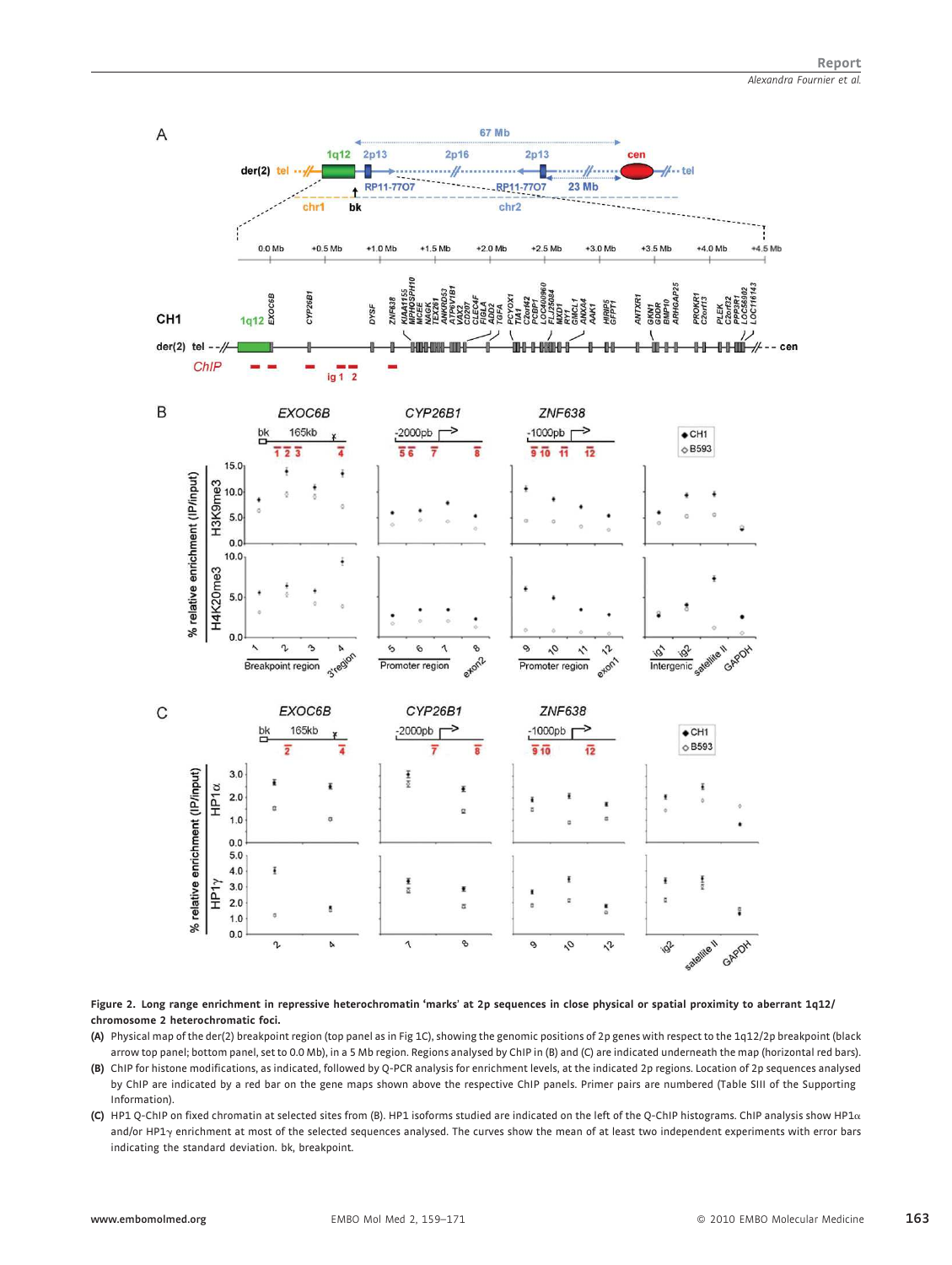novo formed heterochromatin may be less stable than naturally occurring constitutive heterochromatin (Popova et al, 2006; Vogel et al, 2009). Of note, the profiles observed differed from those seen for H3K27me3, a histone modification associated to facultative heterochromatin (Fig S4A of the Supporting Information; no obvious increase in precipitation levels).

We next probed for HP1 binding at the same sites. For this, cross-linked ChIP to all 3 HP1 isoforms  $(\alpha, \beta \text{ and } \gamma)$  was performed in the lymphoma B cells showing aHCF (CH1) compared to control cells (B593) (Fig 2C, HP1 $\alpha$  and  $\gamma$ ; Fig S4B of the Supporting Information, HP1 $\beta$ ). All of the examined sequences including the CYP26B1 gene promoter, showed marked enrichment of both HP1 $\alpha$  and  $\gamma$  (Fig 2C). HP1 $\beta$  enrichment was less pronounced or equivalent in CH1 compared to B593 cells (Fig S4B of the Supporting Information). As observed for histone modifications, this was not due to global increases in HP1 levels which by Western blotting were unchanged (data not shown). Of note, DNA methylation analyses did not reveal aberrant methylation, at least at the CYP26B1 and ZNF638 genes (data not shown).

We also remarked that precipitation levels for both H3K9me3 and H4K20me3 were higher in satellite II sequence in the lymphoma B cells with aberrant heterochromatin foci (CH1), compared to the control cells (B593). The reason for this was not investigated further but may reflect abnormal HMTase activity, as a consequence of aHCF, at these sites (Krouwels et al, 2005; Souza et al, 2009). Taken together, these ChIP experiments provide evidence that aberrant heterochromatin foci are associated to increased HP1 deposition at adjacent euchromatin, probably reflecting abnormal levels of H4K20me3 and/or H3K9me3, at the same sites.



Figure 3. Delayed replication at the 1q12/2p13 breakpoint and abnormal repositioning of the der(2) chromosome to the nuclear periphery in CH1 lymphoma B cells.

- (A) Replication timing. Left panel: a representative FISH picture showing an un-replicated (single, S) FISH signal for the breakpoint proximal copy of the EXOC6B gene (green, white arrow), two replicated (double, D) FISH signals for the breakpoint distal and normal EXOC6B copies and unreplicated FISH signals (red) for the chromosome 2 centromere. Right panel: per cent single (un-replicated) FISH signals for the breakpoint proximal copies of the EXOC6B, CYP26B1 and ZNF638 breakpoint proximal copies (far right arrow; grey zone) compared to the more distal copies (middle vertical arrows) on the der(2) and compared to the normal chromosome 2 (far left vertical arrows). FISH in 200 BrdU-labelled nuclei.
- (B) 3D-immuno-FISH. Left panel: a representative nucleus (confocal stack) compiled from single equatorial optical sections. The nuclear membrane is detected by an anti-lamin B antibody (red), 1q12 domains (pink) and chromosome 2 centromeres (green) are detected by specific probes. Right panel: analysis of radial nuclear distributions of 1q12 domains for both normal (green histograms) and derivative chromosome 2 (blue histograms). aHCF, aberrant heterochromatic foci. Scale bar:  $2\mu$ m.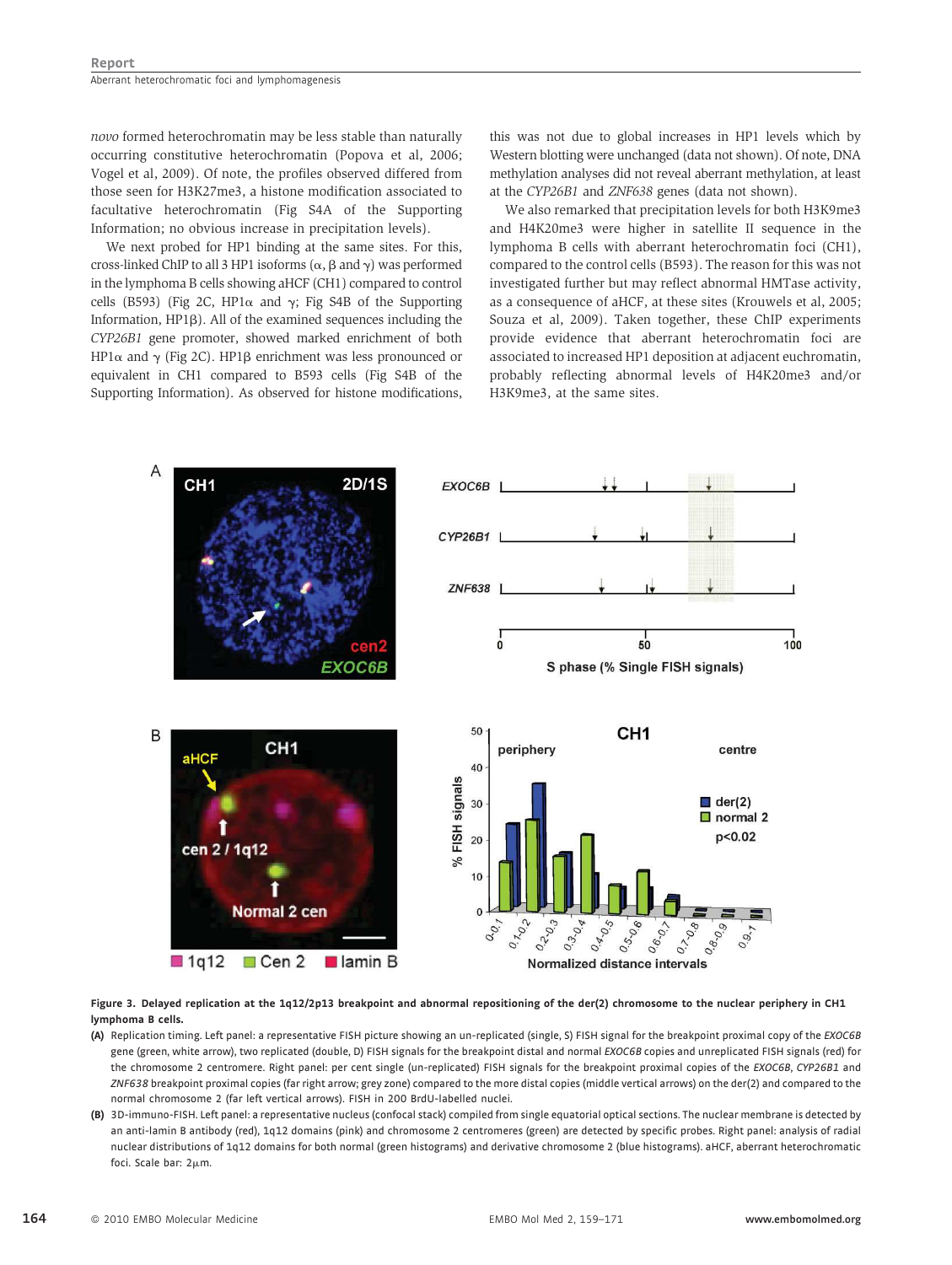## Aberrant heterochromatic foci in CH1 cells are associated to delayed replication of 1q12/2p13 breakpoint proximal genes and abnormal repositioning of the der(2) chromosome to the nuclear periphery

Replication timing is a mitotically stable yet cell type-specific feature of chromosomes that reflects higher-order organization of the genome (Hiratani & Gilbert, 2009). We reasoned that the observed increases in precipitation levels of 2p breakpoint sequences, in 'repressive' chromatin marks (H3K9me3, H4K20me3 and HP1) might be associated to altered replication (delayed) of the affected sequences, compared to the normal chromosome 2 in CH1 and control lymphoma B cells (B593). This was indeed the case; the percentage of single (unreplicated) FISH signals for each of the three gene copies (EXOC6B, CYP26B1 and ZNF638) located immediately adjacent to the breakpoint site (proximal copies), was significantly higher than that observed for the two other gene copies either on the der(2) or normal 2 chromosomes [see Fig 3A; % un-replicated signals for the proximal gene copies (shaded in grey); EXOC6B (66.5%), CYP26B1 (67.2%) and ZNF638 (63.7%)]. Some asynchronous replication between the 'breakpoint distal' and normal 2p gene copies was also seen in CH1 lymphoma B cells. However, this was also observed in the control lymphoma B cells (B593) [fully replicated signals for the 3 genes were observed in 51.5% (EXOC6B), 35% (CYP26B1) and 28% (ZNF638), of cells respectively]. In the remaining B593 cells, the three genes were either unreplicated  $\left($  < 15% S phase nuclei) or asynchronously replicated (data not shown).

We next assessed whether the formation of such aHCF and correlated replication delays might be associated to perturbed nuclear organization, as has been described in a Drosophila position effect model (Dernburg et al, 1996). Remarkably, 3D immuno-FISH in the lymphoma B cells presenting the aberrant heterochromatin foci (CH1 tumour B cells) revealed abnormal relocalization of the der(2) chromosome to the nuclear periphery, compared to the normal chromosome 2, which maintains a more central position (Fig 3B).

#### Aberrant heterochromatic foci are associated to deregulation of the germ cell less 1 (GMCL1) gene in CH1 lymphoma B cells

The formation of aHCF, coupled to abnormal enrichment of adjacent 2p sequences in repressive heterochromatin marks (H4K20me3, H3K9me3 and HP1), delayed replication and repositioning of the rearranged chromosome 2 to the nuclear periphery, could be associated to altered gene expression of at least those genes brought into close proximity to heterochromatin (Grewal and Jia, 2007; Hiratani and Gilbert, 2009; Takizawa et al, 2008). To assess this question, global gene expression profiling was performed in the lymphoma B cells presenting the aberrant heterochromatin foci (CH1), treated or not with the histone deacetylase inhibitor, trichostatin A (TSA), by using U133 2.0 Affymetrix gene chip arrays (GSE20666). For the reasons outlined above, we focused our differential gene expression analysis on a 5 Mb 2p interval (including the 1 Mb 2p region analysed by ChIP) likely to be either physically or spatially positioned close to aberrant heterochromatin foci (Fig 4A). Briefly, as a first step, we took advantage of Affymetrix U133 2.0 and Agilent 244 k array

CGH profiling, from the aHCF presenting case, CH1, to perform 'moving average' analysis, in 500 kb-sized windows in the 5 Mb 2p breakpoint region, compared to regions of equal size and copy number, elsewhere in the CH1 genome (a total of 4833 probes). This analysis pinpointed a 500 kb window containing five genes (GFPT1, HIRIP5, AAK1, ANXA4, GMCL1) that were deregulated with a *p*-value very close to significance ( $p = 0.06$ ) (Fig 4A). This locus was thus a strong candidate for specific perturbation as a consequence of 1q12 satellite II DNA translocation to 2p in CH1 cells. Among these genes, we focussed on those that were identified by microarray analysis as sensitive to TSA treatment, because these genes would be good candidates to epigenetic deregulation due to aHCF. One gene, GMCL1, showed significant differential expression (fold change >2) after TSA treatment (data not shown). This result was confirmed by RT-Q-PCR on CH1 cells treated or not with TSA, 5-aza-2'-deoxycytidine, or TSA + 5-aza-2 0 -deoxycytidine (Fig 4B, left panel). TSA treatment alone induced a >3-fold increased expression of GMCL1 in CH1 cells (Fig 4B, left panel,  $p < 0.05$ ). Of note, 5-aza-2'-deoxycytidine had no effect on GMCL1 expression (Fig 4B, left panel), which was not totally unexpected since this gene promoter is not methylated (data not shown). Furthermore, GMCL1 mRNA was significantly underexpressed in CH1 cells compared to three lymphoma B cell lines (pooled) and three normal controls (two peripheral blood B cell samples and 1 tonsil B cell sample, pooled) ( $p < 0.05$ ) (Fig 4B, right panel.) We next checked nuclear organization (3D FISH) and heterochromatin marks (ChIP) on the GMCL1 promoter region. 3D-FISH showed abnormal spatial proximity of the breakpoint proximal copy of the *GMCL1* gene to aHCF [Fig 4C,  $p < 0.0001$  by the Kruskal–Wallis test (KW)]. ChIP analysis showed homogenously high precipitation levels for H4K20me3 and HP1 gamma binding to the GMCL1 promoter region (Fig 4D). Taken together, these data point to GMCL1 as a bonafide target for deregulation by 1q12 translocation/aHCF formation, in CH1 lymphoma B cells.

## GMCL1 expression levels are correlated to overall survival in diffuse large B cell lymphoma (DLBCL)

GMCL1 encodes a protein that has been implicated in the control of the MDM2-P53 axis and has thus been proposed as a candidate tumour suppressor gene (Masuhara et al, 2003). It was thus of interest to check its expression levels in normal B cells and in B cell lymphoma. Analysis of gene expression data from the Lymphoma/Leukaemia Molecular Profiling Project (Lenz et al, 2008) showed robust expression in peripheral blood B cells and germinal centre centrocytes and centroblasts (Fig 5A). Expression was also observed in DLBCL and levels were comparable between the two molecular subtypes of this disorder (Alizadeh et al, 2000) (Fig 5A, compare activated B cell like 'ABC' to Germinal Centre B cell type 'GCB'). We next determined whether a correlation existed between survival of patients with DLBCL and expression levels of GMCL1 in the same data set. Strikingly, GMCL1 mRNA levels showed strong correlation with overall survival in DLBCL (Fig 5B). Furthermore this correlation was maintained in R-CHOP-treated ABC type DLBCL which is a high risk subtype of this disorder (Fig 5C). This suggests that 1q12 satellite DNA rearrangements and associated aHCF have the potential to interfere with the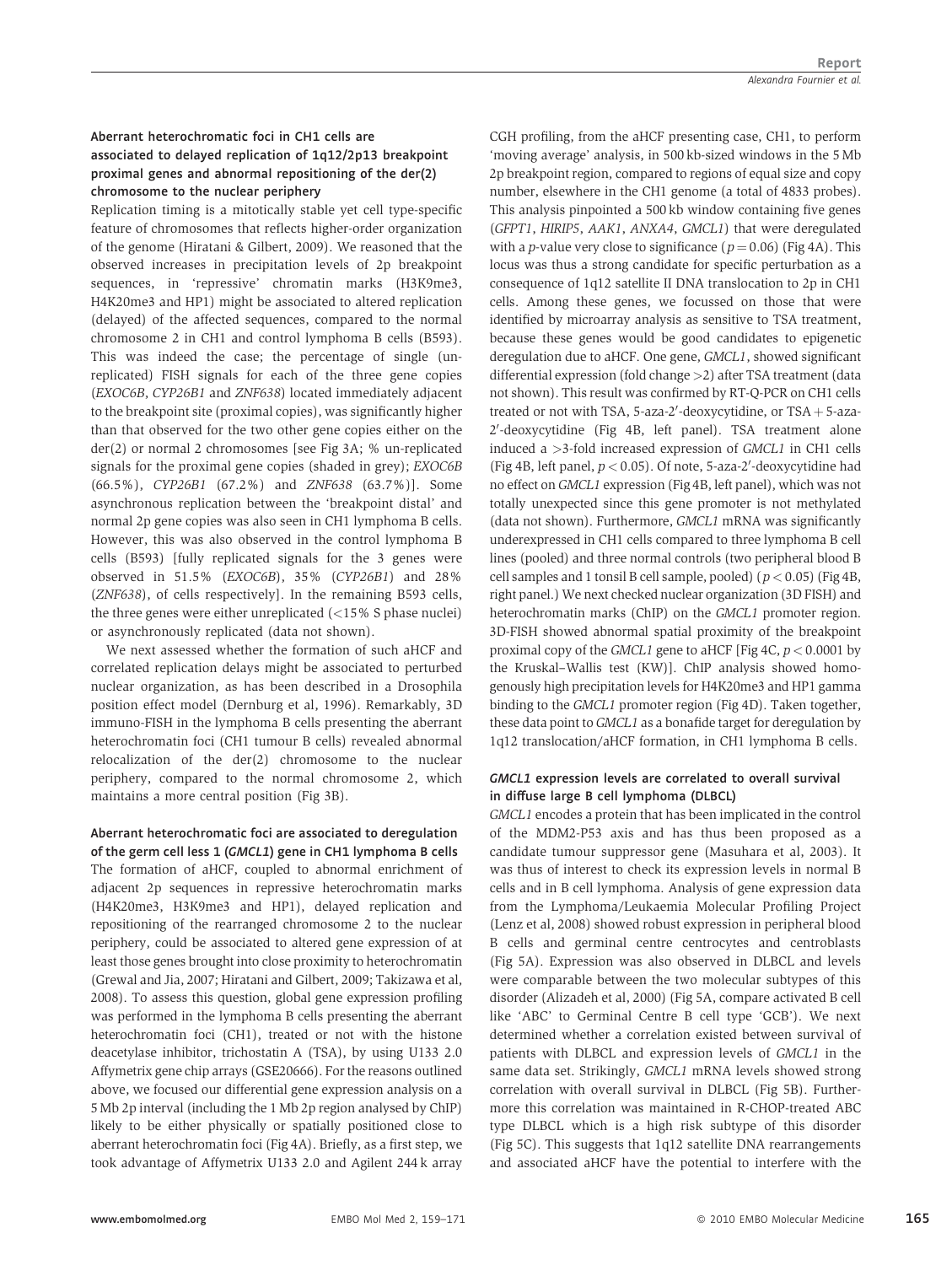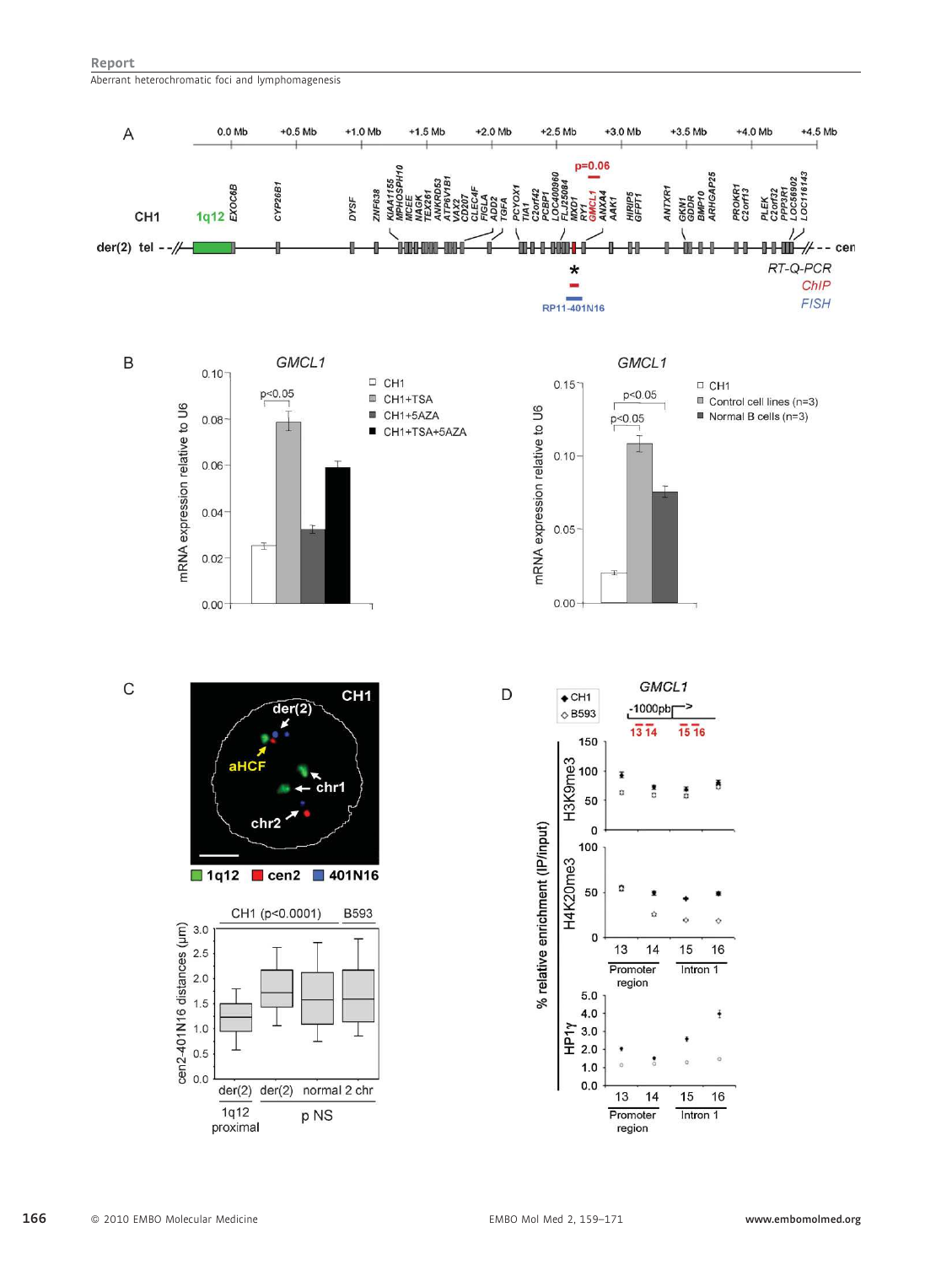#### Figure 4. Deregulation of the GMCL1 locus as a consequence of 1q12 constitutive heterochromatin rearrangement in lymphoma B cells.

- (A) Map of 1q12/2p breakpoint region on der(2) chromosome in CH1 cells, as in Fig 2A; global gene expression profiling was performed in this 5 Mb 2p region located close to the aberrant heterochromatin foci in CH1 lymphoma B cells, treated or not by TSA, by using U133 2.0 Affymetrix gene chip arrays, assessed by GeneSpring software (Agilent). A novel statistical method to identify genes that were significantly deregulated in this 5 Mb 2p region compared to the rest of the genome combined with a test for TSA-sensitivity identified one gene, GMCL1. GMCL1 expression (black star), chromatin status (red bar) and spatial organization (blue bar) were further analysed (B–D).
- (B) RT-Q-PCR analysis of GMCL1 expression status in CH1 cells treated or not with TSA, 5-aza-2'-deoxycytidine, or TSA + 5-aza-2'-deoxycytidine (left panel), confirmed that TSA treatment induced a >3-fold increased expression (t-test,  $p < 0.05$ ). RT-O-PCR analysis of GMCL1 expression status in CH1 cells, a pool of control lymphoma B cells (B593, Daudi and Granta lines;  $n = 3$ ) and a pool of normal B cells (peripheral-blood and tonsil B cells,  $n = 3$ ) (right panel); GMCL1 is underexpressed in CH1 cells compared to either control cell lines (t-test,  $p < 0.05$ ) or normal B cells (t-test,  $p < 0.05$ ) (right panel). In all cases, expression data was normalized to the U6 control gene. Data represent the mean $\pm$ standard deviation of at least three independent experiments.
- (C) 3D FISH analysis (BAC RP11-401N16) and box-plots showing the distribution of distances from the chromosome 2 centromere to BAC RP11-401N16 (containing GMCL1) on the der(2), compared to the normal chromosomes 2, in lymphoma B cell nuclei without  $(-)$  or with  $(+)$  1q12 constitutive heterochromatin rearrangements. Distances were measured in 54 CH1 nuclei and 80 B593 nuclei. The images were obtained as described in Fig 1C. Box-plots showing 3D distances between the chromosome 2 centromere and 2p BAC probes, located in either the normal or 1q12/2p breakpoint proximal positions (1q12 proximal) on the der(2) or normal 2 chromosomes, in lymphoma B cells with (+) (CH1 lymphoma B cells) or without (-) (B593, Daudi and Granta lymphoma B cells) aberrant heterochromatin foci. Note the decreased distances between the chromosome 2 centromere and 2p BAC probe signals, at the 1q12/2p breakpoint proximal position in CH1 lymphoma B cells. For simplification, RP11-401N16 is referred to as 401N16, in (C). aHCF are indicated by yellow arrows. Scale bar:  $2 \mu m$ .
- (D) Q-PCR analysis of ChIP enrichments calculated as IP/input for the indicated histone modifications and HP1 $\gamma$ , at the promoter and intron 1 region of GMCL1. The curves show the mean of at least two independent experiments with error bars indicating the standard deviation. Primer pairs are indicated in Table SIII of the Supporting Information.

expression and function of novel lymphoma relevant genes. Since these genes are likely to be undergoing epigenetic deregulation, they represent rational targets for therapeutic intervention with epigenetic agents.

In summary, we propose that 1q12 anomalies correspond to a new class of chromosome rearrangements with the power, via novel long range heterochromatin-dependent mechanisms, to profoundly perturb gene organization and function in lymphoma. Our findings are likely to be relevant not only for B cell lymphoma but for additional haematological and solid tumours as well. Indeed, these anomalies are frequently and nonrandomly observed in a broad spectrum of human tumours and have been linked to disease progression and poor prognosis, particularly in multiple myeloma (Fournier et al, 2007). Further studies geared to understanding the mechanistic origins of these aHCF as well as their consequences on gene expression and function will be required to fully elucidate their role in cancer initiation and progression.

## MATERIALS AND METHODS

#### Cell culture, cell lines and primary patient cells

Peripheral-blood B lymphocytes were obtained from healthy donors, and tonsil B cells were obtained following routine tonsilectomy, as previously described (Lajmanovich et al, 2009). Primary lymphoma cells were obtained from a patient (GAR) presenting a diffuse large Bcell lymphoma. Normal and tumour B cells were isolated with anti-CD19 immunomagnetic beads at  $1 \mu$ g per  $1 \times 10^6$ cells (CD19 Microbeads, Miltenyi Biotec, Bergisch Gladbach, Germany) as previously described (Lajmanovich et al, 2009). The purity of the sorted B cell populations was assessed by anti-CD3/CD19 antibody double labelling and flow cytometric analysis. Resting B lymphocytes were either used directly or activated in vitro using CD40L (Alexis Biochemicals) at

 $0.5 \,\mu$ g/ml for 48 h in RPMI complete medium, as previously described (Lajmanovich et al, 2009). The cell lines studied were diffuse large Bcell lymphoma lines CH1 and B593, Burkitt lymphoma lines BL136 and Daudi, and mantle-cell lymphoma line Granta 519. CH1, B593 and BL136 have been described previously (Barki-Celli et al, 2005; Callanan et al, 2000), Daudi and Granta 519 were obtained from ATCC and DSMZ, respectively. Cell lines were checked for absence of mycoplasm contamination (MycoAlert mycoplasma detection kit, Lonza, Swizerland). Cell lines and primary B cells were cultivated at  $37^{\circ}$ C in a humidified 5%  $CO<sub>2</sub>$  atmosphere, in RPMI 1640 medium (or DMEM 4.5 g/L medium for Granta 519) supplemented with 10% (or 20% for BL136) heat-inactivated foetal calf serum (Primary B cells, B593 BL136, Daudi, Granta 519) or human AB+ serum (CH1 cells),  $100 \mu g$ / ml penicillin–streptomycin, 1.4 mM sodium pyruvate and 1.4 mM nonessential amino acids (Life Technologies, Grand Island, NY, USA). Cases presenting a 1q12 heterochromatin rearrangement are CH1 and BL136 lines, and GAR primary cells. Control cases (without 1q12 anomalies) are B593, Daudi and Granta lines, and normal peripheralblood and tonsil B cells. Primary, normal or lymphoma B cell samples were obtained following written informed consent. Approval for the study was obtained from the institutional ethics review board of Grenoble university hospital centre.

#### Immunodetection of Methyl-CpG on mitotic chromosomes

Mitotic chromosome spreads were prepared according to standard techniques (Le Baccon et al, 2001). For DNA methylation analysis by immunodetection, mitotic chromosomes were first irradiated with ultraviolet light in a shallow suspension of  $1 \times$  phosphate buffered saline ( $1 \times$  PBS) for 90 min. Following denaturation the slides were immersed in 1% paraformaldehyde for 10 min at  $4^{\circ}$ C, and then rinsed three times in a modified  $1 \times$  PBS solution (1 x PBS, 0.3% BSA fraction V, 0.1% Tween-20). Metaphases spreads were then treated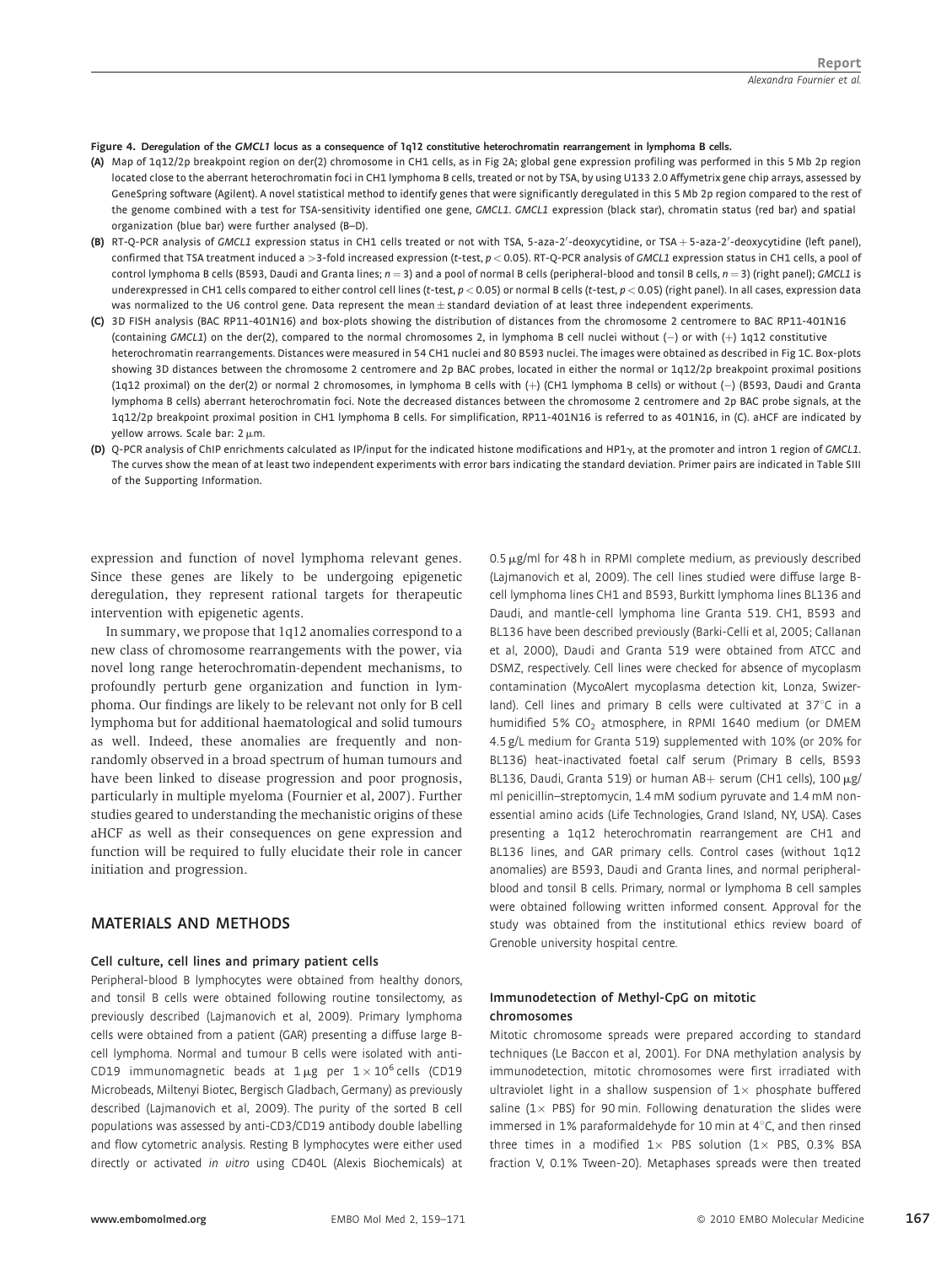

#### Figure 5. GMCL1 mRNA expression correlates with prognosis in DLBCL.

(A) GMCL1 expression levels in DLBCL (Diffuse Large B Cell Lymphoma) and normal B cells; Data from GSE 10846 (Lenz et al, 2008); 414 DLBCL patients: 181 treated by CHOP; 233 treated by R-CHOP. GCB, germinal centre B cell like; ABC, activated B cell like; PB, peripheral blood; CB, centroblasts; CC, centrocytes. (B) Kaplan–Meier plots showing overall survival in DLBCL ( $n = 414$ ).

(C) Kaplan–Meier plots showing overall survival in high risk DLBCL ( $n = 93$ ).

Patient subgroups defined by expression compared to median normalized GMCL1 mRNA levels.

with blocking reagent during 15 min without agitation. DNA methylation was detected using an anti-5-methylcytosine antibody serum (a gift from A. Niveleau) at a 1/5 dilution in modified PBS for 1 h at 37°C. Following two 5 min washes anti-5-methylcytosine signals were revealed with an FITC-labelled secondary antibody (DAKO) for 45 min at  $37^{\circ}$ C. Non-specific signal was removed by two washes in  $1 \times$  PBS. The slides were air dried and mounted in an anti-fade/DAPI (4',6-diamino-2-phenylindole 0.5 mg/ml) solution, for microscope analysis. Analysis was performed on a Zeiss epifluorescence microscope (lamp HB 100W) equipped with a CCD camera under a  $100 \times$  oil immersion objective. A total of 30 metaphases were analysed. This assay does not detect methylation at centromeres, in our hands.

#### ChIP on native and cross-linked chromatin

ChIP on native and cross-linked chromatin was performed as previously described (du Chene et al, 2007; Govin et al, 2007; Umlauf et al, 2004). All Q-ChIP assays were performed on at least three independent chromatin preparations. Details of the antibodies used are given in Table SII of the Supporting Information. For Q-PCR analyses of immunoprecipitated chromatin fractions at sequences of interest, a SYBR Green PCR kit (Applied Biosystems) was used. Q-PCR was performed in duplicate on 25 ng of immunoprecipitated DNA or DNA from input chromatin fractions using the following conditions; 40 cycles at 95 $\degree$ C for 15 s,  $60^{\circ}$ C for 1 min. Primers pairs are listed in Table SIII of the Supporting Information. Q-PCR data obtained on immunoprecipitated fractions were normalized to input chromatin (IP/Input =  $2^{\Delta Ct}$  =  $2^{[Ct(IP)-}$ Ct(Input)]). Background precipitation was evaluated with a mock IP.

#### FISH to metaphase chromosomes and to interphase 2D and 3D nuclei

FISH to metaphase chromosomes for translocation breakpoint mapping purposes was performed as described (Lefebvre et al, 2007). Interphase FISH experiments (2D or 3D-FISH) were performed as described (Barki-Celli et al, 2005). Briefly, 16 h prior to harvesting, cells were diluted to  $0.5 \times 10^6$ /ml in RPMI medium. Cells were harvested and resuspended at a concentration of  $2.5 \times 10^6/2$  ml of nuclei buffer (5 mM HEPES, 50 mM KCL, 10 mM MgSO4, 0.05% Tween-20 pH 8) with 30  $\mu$ l of RNase (10 mg/ml), permeabilized and fixed, as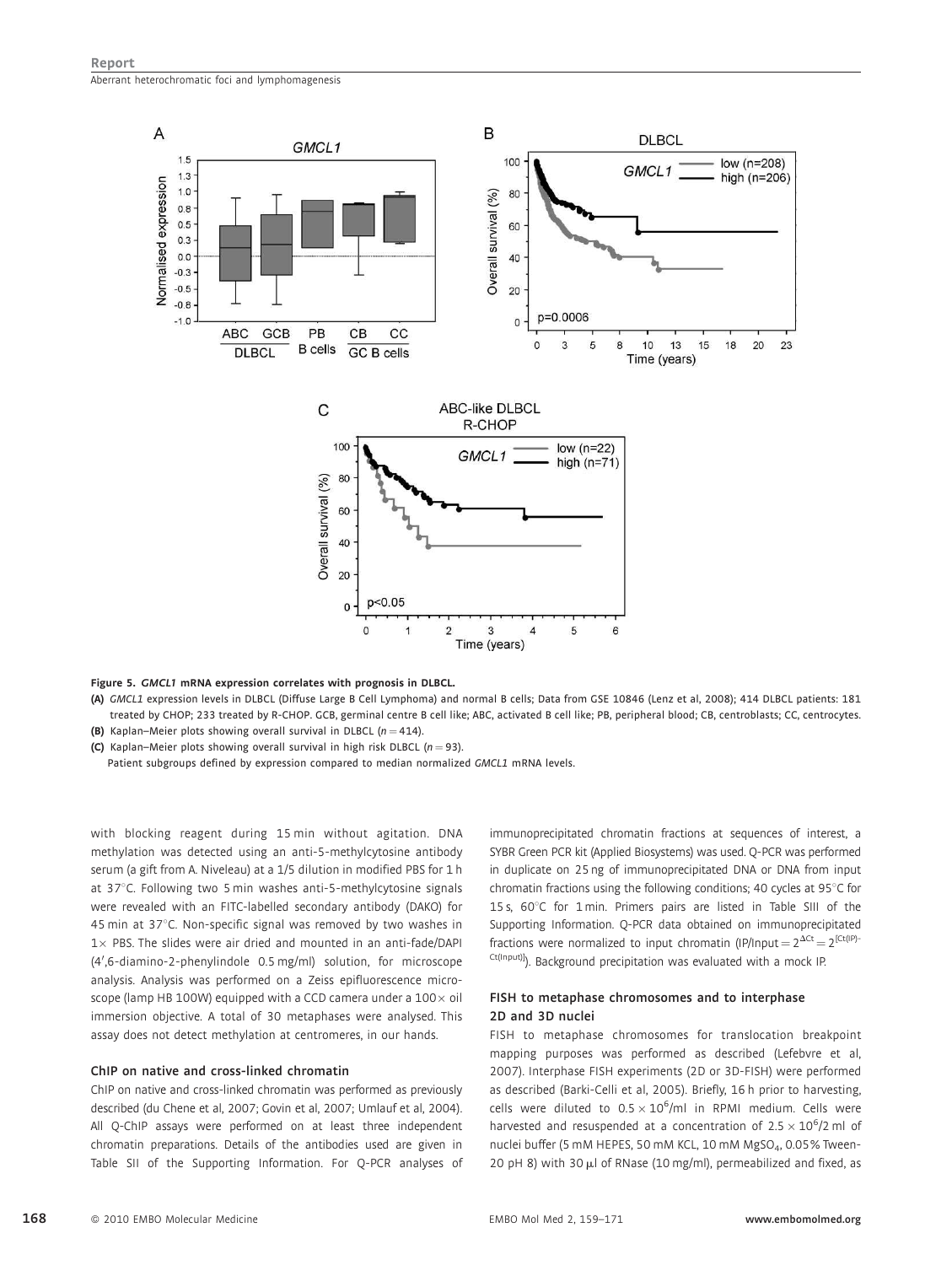# The paper explained

#### PROBLEM:

Numerous cancers present chromosomal translocations that can be broadly divided into those that mediate proto-oncogene activation by position effect and those that generate oncogenic fusion products. Chromosomal translocations that target repetitive sequences of the human genome are described as well, although their pathogenic consequences remain unclear. Rearrangements affecting the pericentric heterochromatic band, 1q12 are frequently observed in both haematological and solid tumours and this study set out to assess the impact of 1q12 satellite DNA anomalies on epigenome organization and function in B-cell tumours.

#### RESULTS:

This study shows that chromosomal translocations which target constitutive heterochromatin derived from human chromosome 1 (1q12) constitute a novel class of chromosomal anomaly that mediates extensive, long range epigenome deregulations. They provoke the formation of aHCF in lymphoma B cells with consequent intrachromosomal pairing between the translocated satellite II DNA and centromeric regions. aHCF were found at the nuclear periphery and are associated to abnormal spatial positioning and expression of GMCL1. GMCL1 is a candidate tumour suppressor gene localized to 2p and appears to have prognostic value in B cell lymphoma. 2p sequences adjacent to aHCF show increased levels of heterochromatin 'marks' such as trimethylation of lysines 9 and 20 on histones H3 and H4, respectively, and binding by the heterochromatin protein, HP1.

## IMPACT:

We propose that 1q12 rearrangements, which are frequently encountered in a broad spectrum of human cancers, represent a new paradigm for long-range epigenetic deregulations in cancer.

described (Ferguson & Ward, 1992). The released nuclei were collected by centrifugation and washed three times in  $1 \times$  PBS. Nuclei (50,000– 100,000) were then cytocentrifuged onto Vectabond-treated glass slides (Vector Laboratories). These slides were stored for a maximum of 3 weeks prior to use in 2D or 3D immuno-FISH or 2D-FISH experiments. The 1q12 heterochromatin region was detected using the pUC1.77 probe, chromosome 1 and chromosome 2 centromeres using commercial probes (Vysis), as described (Le Baccon et al, 2001). Locus-specific FISH was performed with BACs selected from the Sanger Centre Ensembl or UCSC genome browsers. 2p gene and BAC probes used in the study were as follows: RP11-564H1 and RP11-321C18 (EXOC6B), RP11-7707 and RP11-401N16 (GMCL1). For FISH, BACs were directly labelled with cyanine 5-modified nucleotides by using a commercial nick translation kit (Vysis), according to the manufacturer's instructions. For repeat sequence probes, 50 ng of labelled DNA was used for FISH while for BAC probes 200 ng was used. Prior to FISH, slides were rinsed twice in  $2 \times$  SSC, then permeabilized (Triton X-100/ Saponine 0.5%/1 $\times$  PBS) twice for 10 min to allow penetration of the probe. Non-specific sites were blocked in 3% BSA/2 $\times$  SSC for 30 min at 37 $^{\circ}$ C. Slides were then rinsed in 2  $\times$  SSC and incubated for 10 min in 50% formamide/2 $\times$  SSC. FISH was performed as previously described with the following modifications; nuclei were preincubated in hybridization buffer for 30 min prior to co-denaturation of probe and target, for 5 min at 86 $^{\circ}$ C. The addition of COT-1 DNA was performed to reduce background hybridization. Washes were performed, as described, to remove non-specific signal (Barki-Celli et al, 2005; Lefebvre et al, 2007).

#### FISH Image analysis

For translocation breakpoint mapping purposes, FISH signals were captured in two-dimensional samples on a Zeiss Axioskop epifluorescence camera equipped with triple band pass filter by cooled CCD camera. For 3D-immuno-FISH and analysis of radial nuclear distributions of 1q12 domains, three-dimensional analysis and image deconvolution was performed as described (Barki-Celli et al, 2005). To calculate the distance between two probes in 2D, the hybridization signals were manually segmented and the XY coordinates of the centroid of each were determined. 3D images of labelled cell nuclei were acquired in a wide-field epifluorescence mode using an Axiovert200M microscope (Zeiss) equipped with a  $63\times/1.4$  planapochromat oil immersion lens, a piezoelectric stage and a cooled CCD camera CoolSnap HQ2 (Roper). The 15  $\mu$ m stacks were registered in four colours with an axial step of 0.2  $\mu$ m and processed by iterative deconvolution with the measured PSFs and Meinel algorithm (MetaMorph, Roper Scientific). The resulting images were then thresholded and the 3D distances between the barycentres of FISH signals were quantified using the 4D-Viewer software package (Roper). Statistical analysis was performed with the Statview package using the Kolmogorov–Smirnov (KS) and Kruskal-Wallis (KW) tests of significance, as indicated (Barki-Celli et al, 2005).

#### Array-CGH

Genome-wide analysis of DNA copy number changes in CH1 cells was performed using a high resolution microarray containing 240,000 probes (Human genome CGH array 244K, Agilent), as described (Jardin et al, 2009). Digestion was performed as recommended by the manufacturer of the arrays. Tumour DNA was labelled with cyanine-5 (Cy5) and reference DNA (pooled normal DNA, Promega, Madison, WI) was labelled with cyanine-3 (Cy3). Microarray image analysis and extraction were performed with Agilent Feature Extraction 9.5.3.1 software. Data analysis was performed with Agilent CGH-Analytics 3.4.27 software. Classification as gain or loss was based on the ADM-2 algorithm as implemented in CGH-analytics (threshold 6) and a visual inspection of the  $log<sub>2</sub>$  ratios. Data sets were reviewed for frequently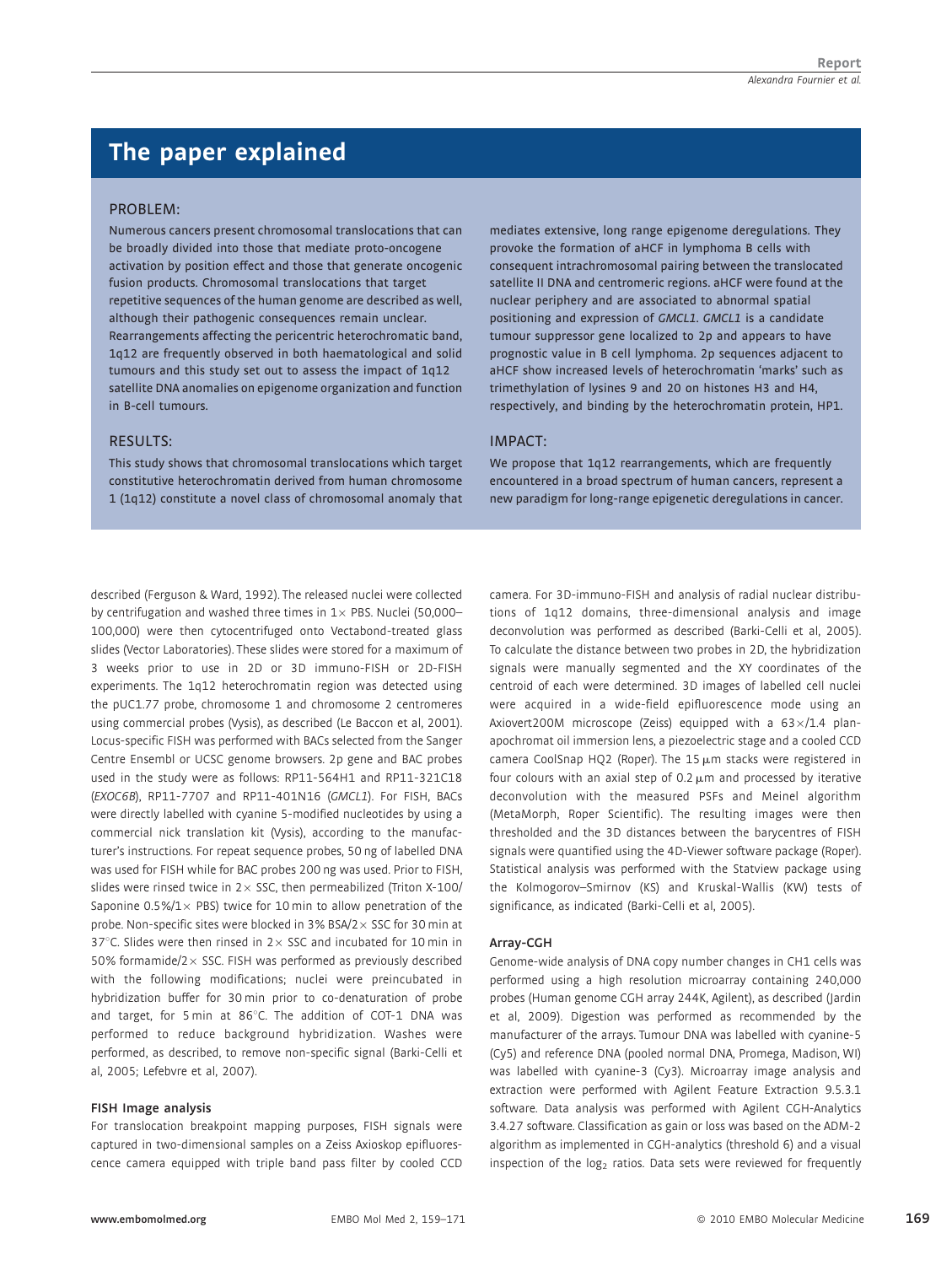affected chromosomal sites of physiological copy number variations (CNV), using comparison with the genomic variants database (http:// projects.tcag.ca/variation/).

#### Q-RT-PCR analysis

Total RNA was extracted from cell lines and purified normal and tumour B cells by TRIzol reagent (Invitrogen Life Technologies), quality controlled by using the Agilent Bioanalyzer system, and quantified by NanoDrop (Thermo Scientific) before being reverse transcribed using the SuperScript $^{(8)}$  III First-Strand Synthesis SuperMix for qRT-PCR (Invitrogen Life Technologies), according to the manufacturer's instructions. Q-PCR was performed using  $\text{SYBR}^{\text{\textregistered}}$  Green PCR master mix (Applied Biosystems) and primers shown in Table SIII of the Supporting Information, according to the manufacturer's instructions. Quantification was achieved against standard curves run in parallel in each PCR assay for each target. The U6 gene was used as a control gene for normalization of gene expression data. Q-PCR was performed on a MX3000P (Stratagene) machine.

#### Affymetrix gene expression profiling

Biotinylated cRNA prepared from total RNA, as described above, was amplified with double in vitro transcription and hybridized to the Affymetrix HG U133 Plus 2.0 microarrays, according to the manufacturer's instructions (Affymetrix, Santa Clara, CA, USA). Fluorescence intensities were quantified and analysed using the GCOS 1.2 software (Affymetrix). Gene expression data were normalized with the MAS5 algorithm by scaling each array to a target value of 100 using the global scaling method. The raw gene-expression data are available at www.ncbi.nlm.nih.gov/geo (GSE20666). Statistical analysis was performed using the GeneSpring software package (Agilent). For assessment of gene expression changes at the 1q12/2p breakpoint sequence in CH1 cells, a moving average approach with 500 kb windows was used to compare gene expression values to similar sized regions of equal copy number in the rest of the genome (4833 probes). Gene expression and survival analysis in the LLMPP data set (Lenz et al, 2008) was performed using gene expression data that had been normalized by RMA using Gene Spring software, followed by statistical analysis in the Statview package, by using the Logrank Mantel–Cox test and median normalized GMCL1 expression as a threshold.

#### Author contributions

AF performed and was responsible for analysis of the main experiments of the article, including 3D FISH, Q-ChIP, and Affymetrix gene chip data, and co-wrote the paper. AMLF performed Q-RT-PCR, immuno-FISH, analysed gene expression and ChIP data and contributed to the writing of the paper. CL analysed 3D FISH data and with DL performed cytogenetic analyses, provided patient samples and expert advice. SD performed ChIP and 3D-FISH image analyses. LB, KA, SH and AuG performed Q-ChIP assays and cell culture. JBR performed normal and lymphoma B cell purification with expert advice from AL and TB. SC performed cell culture. AD performed survival analysis under the supervision of SR, RG and MC. MF JdV and SR performed Affymetrix gene expression analyses. FdF performed DNA methylation analyses. JPK and MF performed aCGH analyses. AIG performed 3D FISH analysis

with expert advice from YU. KD provided training in ChIP. CV, DL, SK and RF provided expert guidance throughout the study and contributed to the writing of the manuscript. MC proposed the concept, coordinated the study, supervised the design and analyses of the experiments and wrote the paper.

#### Acknowledgements

We thank Stefan Dimitrov and Rosemary Kiernan for invaluable assistance and advice with cross-linked ChIP analyses. We acknowledge Prof. Jean-Jacques Sotto, Prof. Jean-Yves Cahn, Prof. Eric Gilson and Prof. Jean Feunteun and members of the ARAMIS association for their encouragement of this work. Funding was from the Fondation de France, the Institut National du Cancer (EpiPro network, the programme 'Developpement de plateformes hospitalières de génétique moléculaire des cancers', the P.A.I.R 'Mantle Cell Lymphoma network' and the INCa-DHOS translational research programme 'CT-Lymph') and the Association pour la Recherche sur le Cancer (ARECA programme). Additional funding was obtained from the Région Rhone-Alpes programme 'Thématique prioritaire— Cancer', the canceropôle CLARA (EpiMed), the Ligue Nationale Contre le Cancer (LNCC)—Comités de l'Isère/Savoie, the Délegation Régionale de la Recherche Clinique—CHU de Grenoble, the French GOELAMS clinical trials group and the ARAMIS association. AD and JBR have been recruited through the INCa-DHOS 'CT-Lymph' program. AF has been the recipient of doctoral funding from the Ministère de l'Enseignement Supérieur et de la Recherche, the Association pour la Recherche sur le Cancer (ARC) and the Société Française d'Hématologie (SFH); AMLF of post-doctoral funding from the ARC-ARECA network 'epigenetic profiling in breast and haematological tumours'; LB of doctoral funding from the Ministère de l'Enseignement Supérieur et de la Recherche and the LNCC; MC of a Contrat d'Interface INSERM/Grenoble University Hospital Centre (2006–2011). Affymetrix microarrays were processed in the Microarray Core Facility of the Institute of Research on Biotherapy, CHRU-INSERM-UM1 Montpellier, http://irb.chu-montpellier.fr/

Supporting information is available at EMBO Molecular Medicine online.

The authors declare no competing financial interests.

# For more information

Oncomine transcriptome database: http://www.oncomine.org

#### References

Alizadeh AA, Eisen MB, Davis RE, Ma C, Lossos IS, Rosenwald A, Boldrick JC, Sabet H, Tran T, Yu X, et al (2000) Distinct types of diffuse large B-cell lymphoma identified by gene expression profiling. Nature 403: 503-511 Barki-Celli L, Lefebvre C, Le Baccon P, Nadeau G, Bonnefoix T, Usson Y, Vourc'h

C, Khochbin S, Leroux D, Callanan M (2005) Differences in nuclear